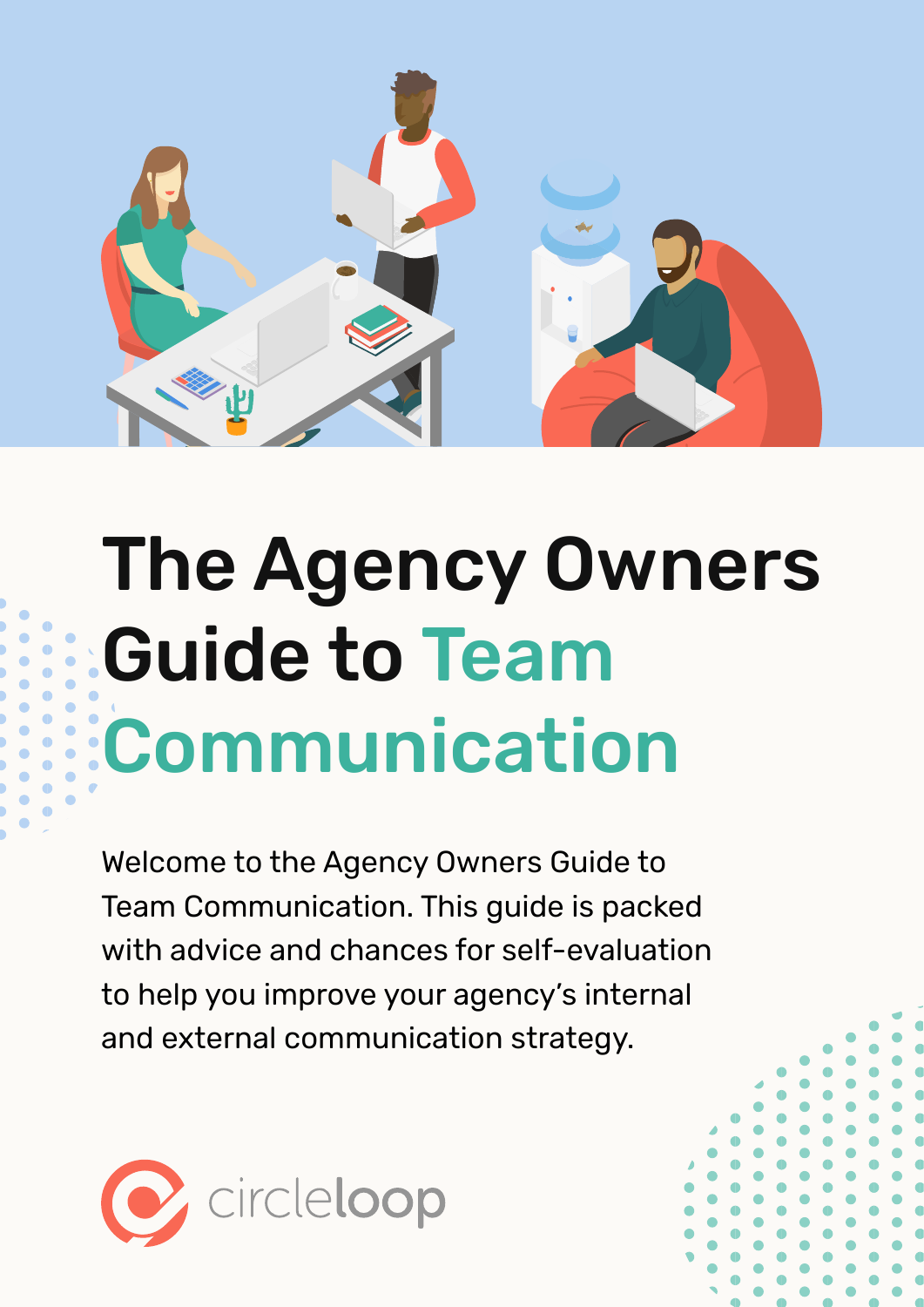## Communication Matters

Communication is at the heart of everything your business does. It's how you speak to clients, how you address staff and how staff members speak to each other. Miscommunication is your enemy because it wastes time and harms client relationships. Tasks fall between the cracks and vital deadlines are missed.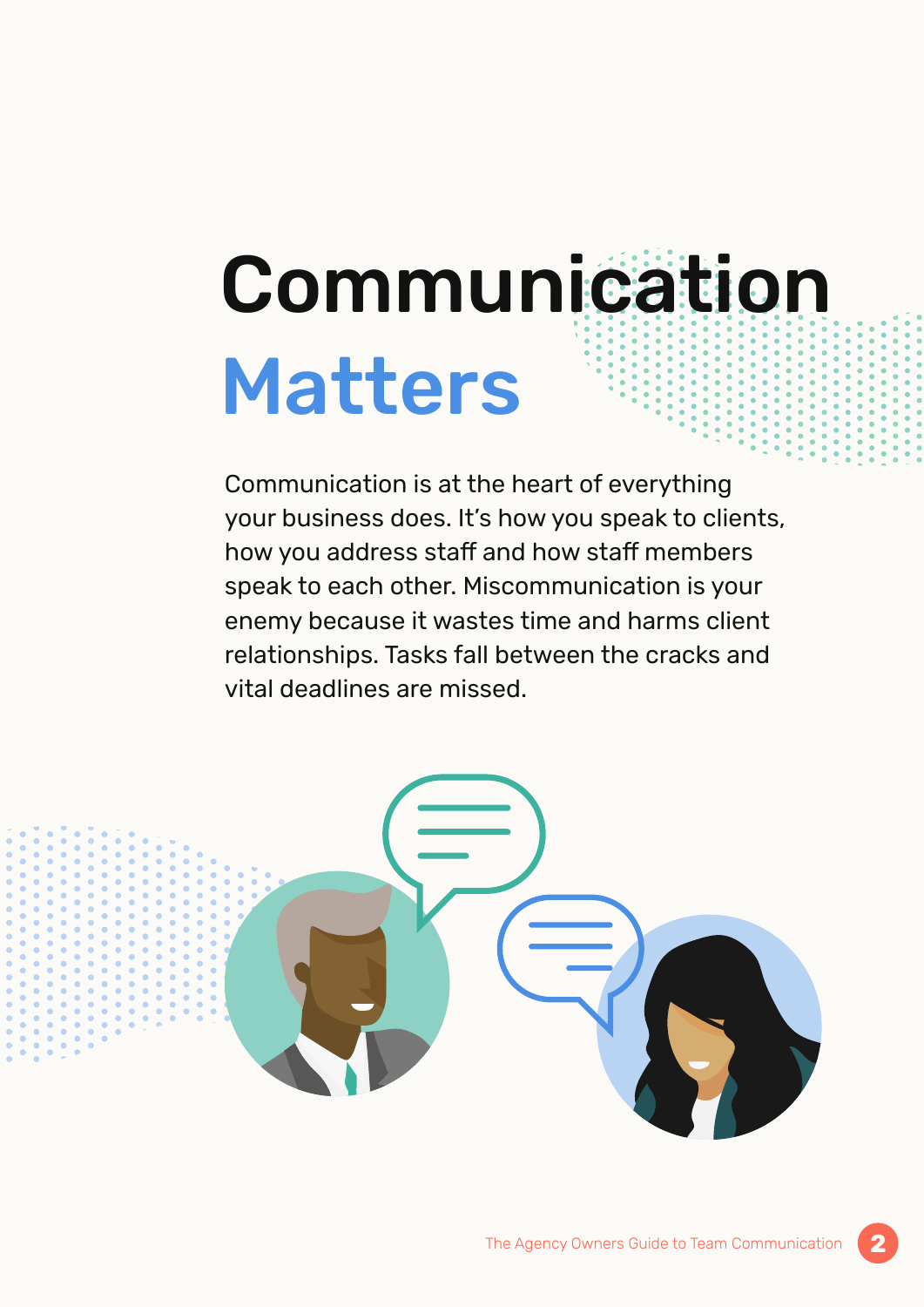You might not even realise that your business is bad at communicating, but there are some telltale signs. Endless email chains and soul-destroying meetings that seem to have no purpose are two of the biggest you should look out for, but we'll cover them in greater detail later on.

The CircleLoop team used to be a part of the corporate world, so we know how frustrating it can be when you have back-to-back meetings throughout the day, stopping you from getting any actual work done.

That's not to say we don't host meetings too. It's about knowing when a meeting is unnecessary and which communication tools to use instead. This allows you to be as efficient and productive as possible. When should you pick up the phone, send an email or just speak to someone?

Communication and company culture go hand in hand and this guide will outline how to go about developing a culture, if that's something you haven't thought about before. It'll also outline some tips for communicating with clients and the best apps and strategies you can adopt right now.

Each section ends with a task for you to do. We understand that doesn't sound like a lot of fun, but each task is designed to get you to assess your own agency through a new set of eyes.

Just because you've always done something a certain way, it doesn't mean it's right. Complete the tasks and consider how your own agency might be going wrong when it comes to communication. Let's get started.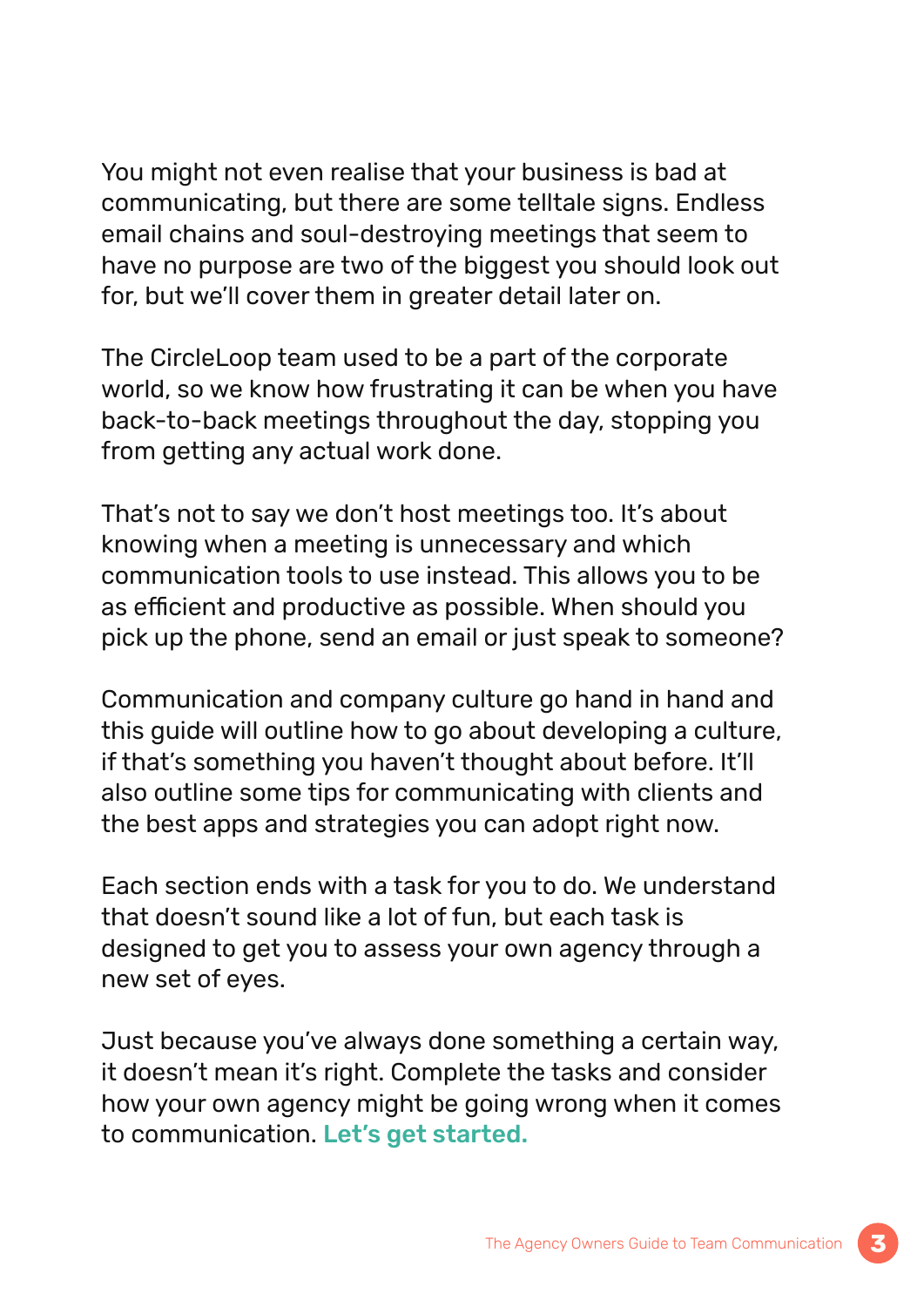## Internal Comms and Culture

You need to find the right balance of communication that will help your organisation to grow, but also allow staff to be as productive as possible. Here's how to find that balance.

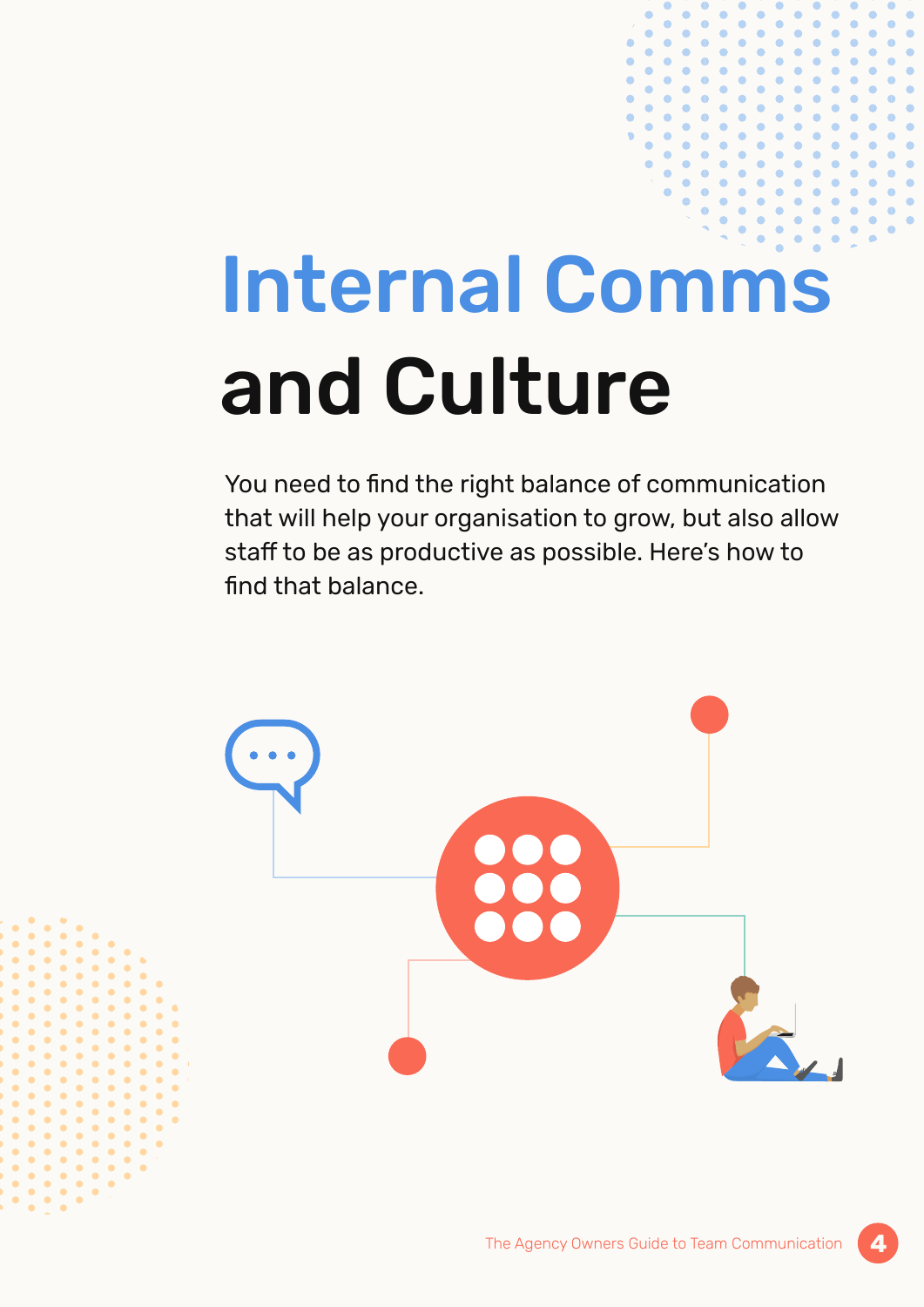There's been a shift towards creating the right kind of company culture for startups in recent years. More than ever, employers are looking for staff that align with the company's values. This improves the chances of a new starter being a good fit and creating teams that work well together.

Deciding to have a clearly-defined company culture is a good start, but implementing and embracing it is more challenging. An easy place to start is by practising what you preach. It starts at the top with you. Lead by example and those further down the chain will adopt the same approach.

Once you've established what's important to your company and guidelines that make up your culture, you can incorporate them into your communication strategy. For example, a key component of your culture might be to show passion about what you do.



*A key component of your culture might be to show passion about what you do.*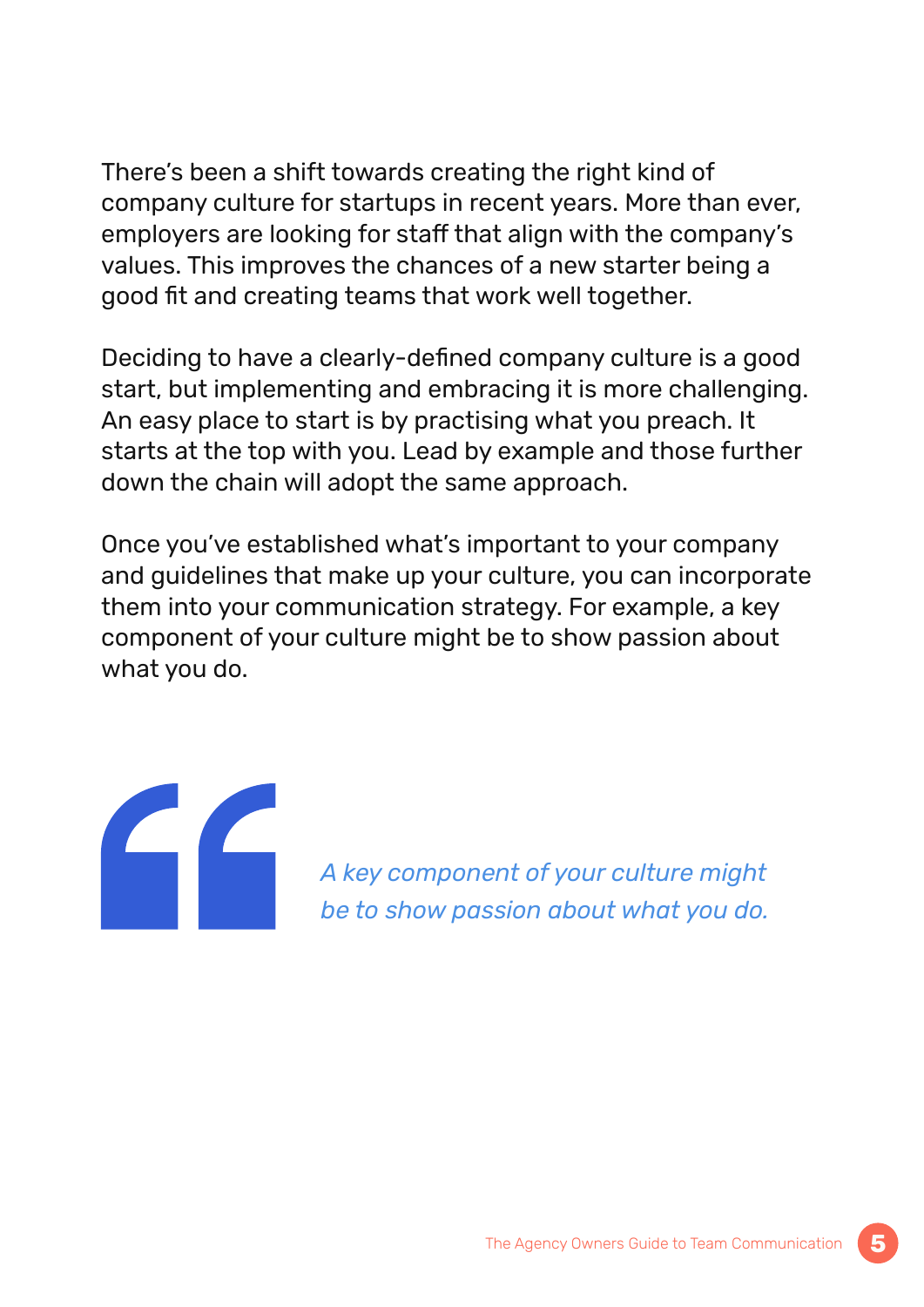Passion like this can be infectious and if you show them how it's done, you can quickly boost staff engagement. Create a space for teams to develop these passions, like a specific channel on an instant messaging app, and you'll help to cultivate a culture of ideas and innovation.

The last thing you want is a silent, traditional office space that staff members hate. Offices like these kill creativity and conversations, making it harder to generate ideas and growth. An instant messaging app, like Slack, is perfect for today's impatient workforce. Emails are too slow when ideas are being formed.

A good way of establishing how staff should use internal communication tools is by creating a hierarchy. Decide the process that staff should follow when they need to speak to a colleague. For example, the most effective choice is still to just have a verbal conversation. This could be followed by an instant messaging app, a project management tool and finally email.

You can outline which tool should be used for which purpose. If you're discussing the next work's outing, a channel on Slack is fine. If it's the agenda for a client meeting, it should be through emails, and so on.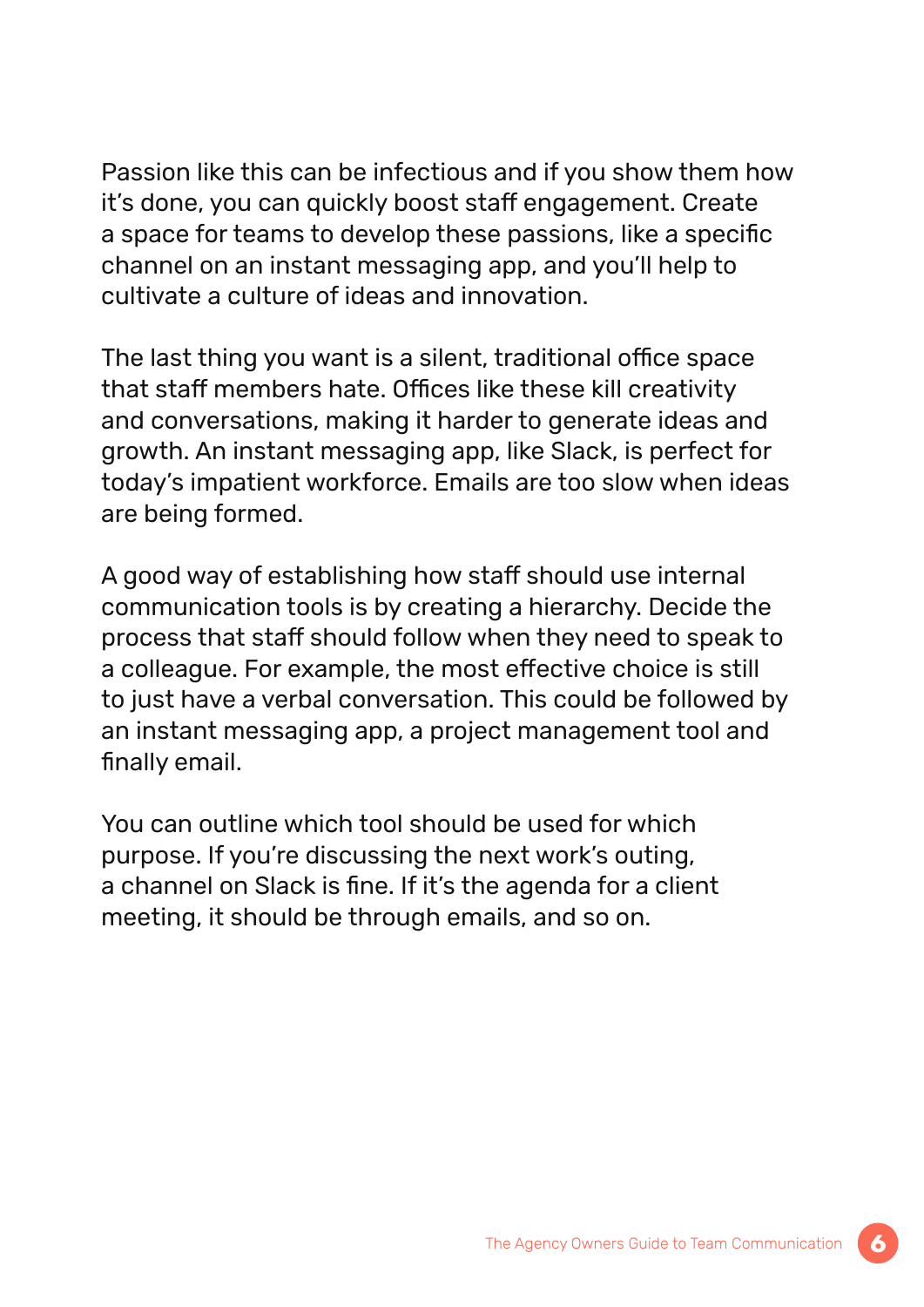

Here are some quick do's and don'ts to make sure you've created the right internal communication strategy for your business.

### Do

- Encourage conversation! It helps to improve staff relationships and encourages staff to offer ideas.
- Invest in different communication tools. We'll cover which are our favourites a little later on.

## X Don't

- Restrict staff communication to just emails. No one wants a cluttered inbox
- Hold unnecessary meetings.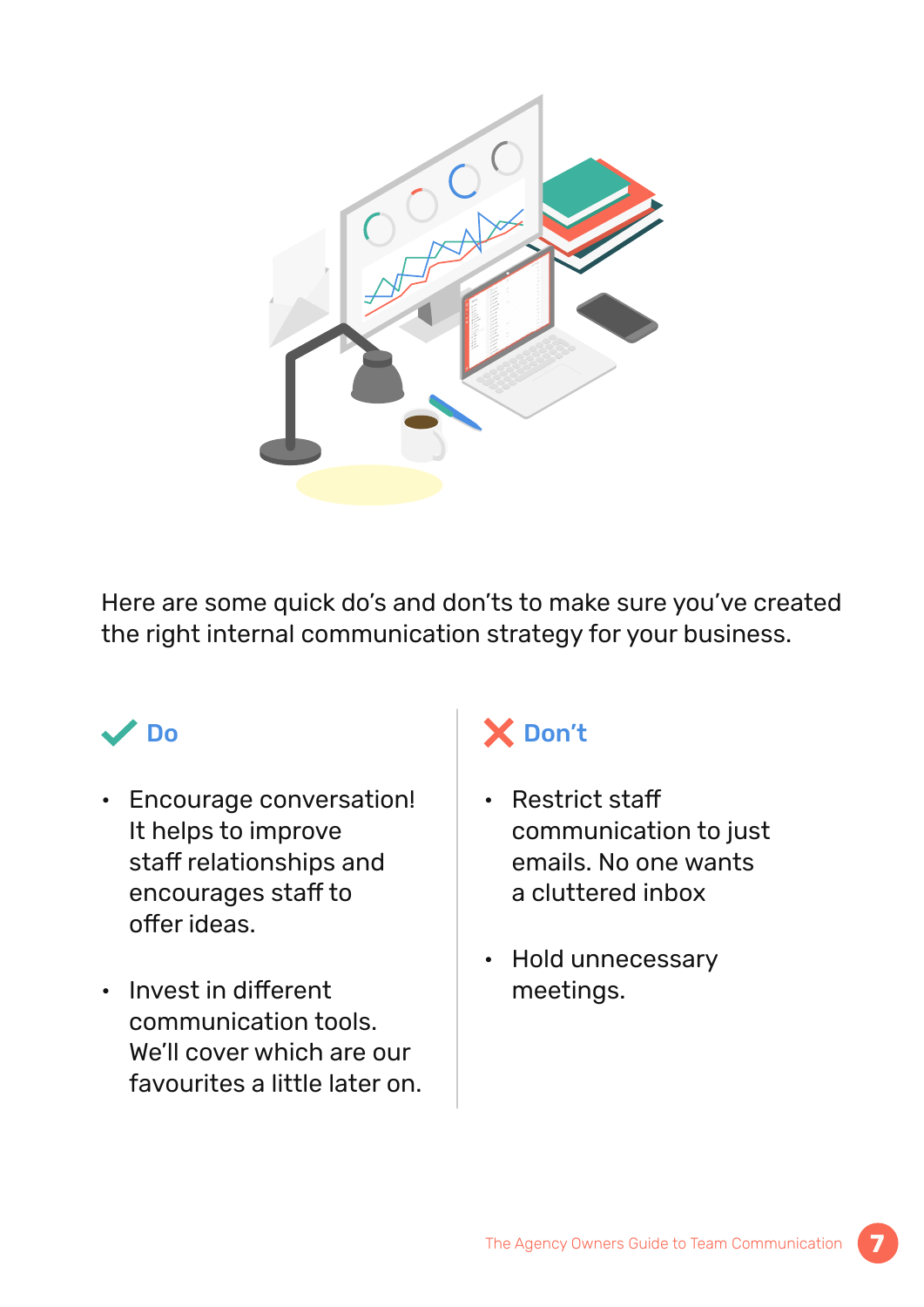### **Task**

Take some time to determine what your agency's communications process and culture currently is and what you eventually hope it will be. It isn't a quick task and it's important that you give your team the opportunity to share their thoughts. They might have completely different ideas to you, so avoid influencing them.

Leave the questions as open as possible to get the most authentic results. Then, analyse the findings to establish key values that your company believes in.

#### Example Survey Questions:

- 1. Describe our company's culture in a sentence.
- 2. Describe how you think we should communicate in a sentence.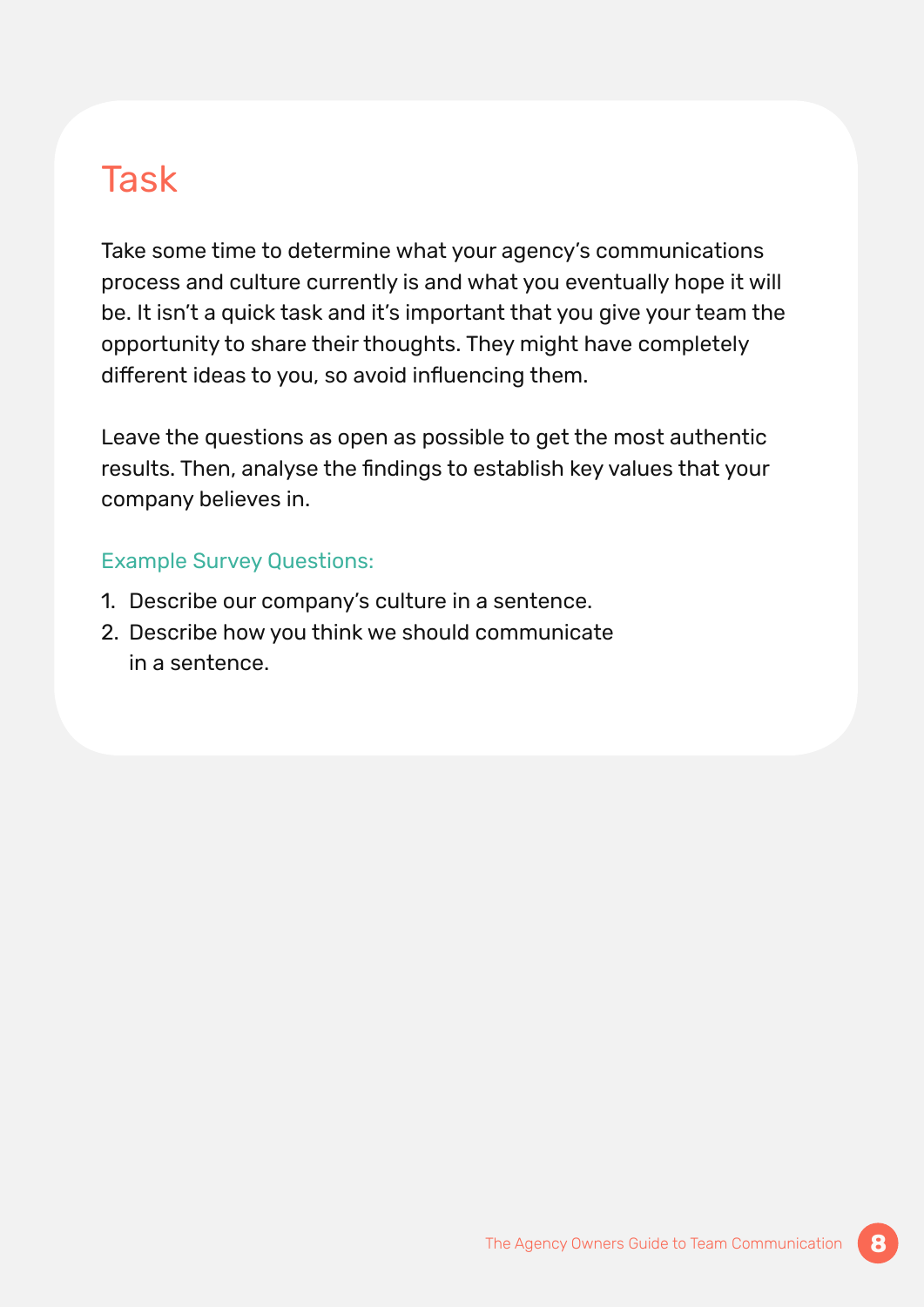# Communicating with Clients

 $\bullet$ ò

> Whatever the method, whether it's a phone call or an email, you have to find the most effective way of communicating with clients to make sure you get what you want.

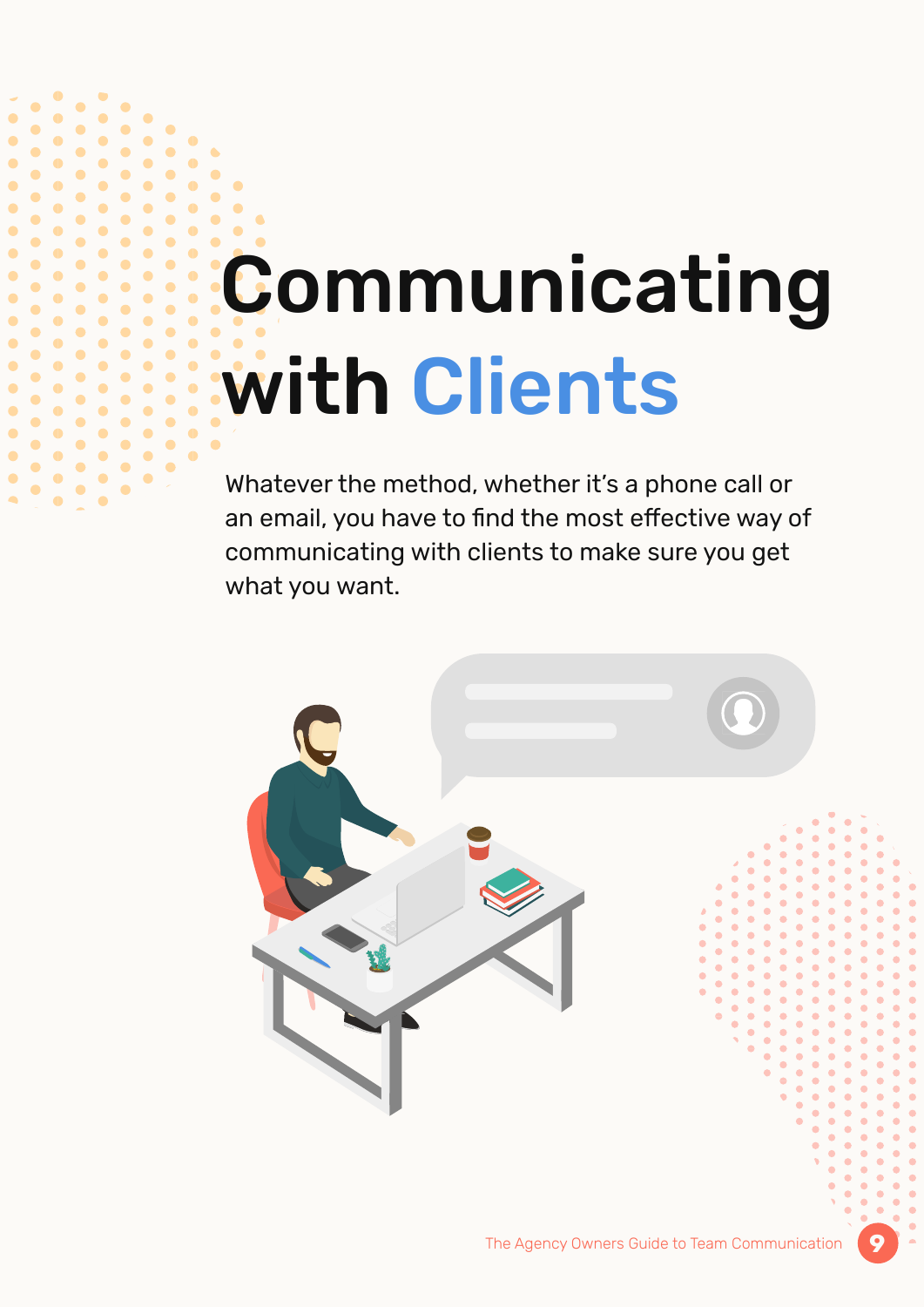Communication is the foundation of any client relationship. Failure to communicate effectively leads to disagreements and complications. What can start as a tiny mistake or problem can be the start of a negative journey towards you both parting ways.

It can be one email or phone conversation that ruins all the hard work your agency has done to bring them in as a client. This is why it's vital that your whole organisation knows how to communicate in the right way.

Many of the key points, like being polite and professional are obvious, so we won't bore you with those. But, what we will say, is remember that common sense isn't that common. So keep an eye out.

We'll focus on external communication strategies that are often forgotten or not really considered by some burgeoning agencies.



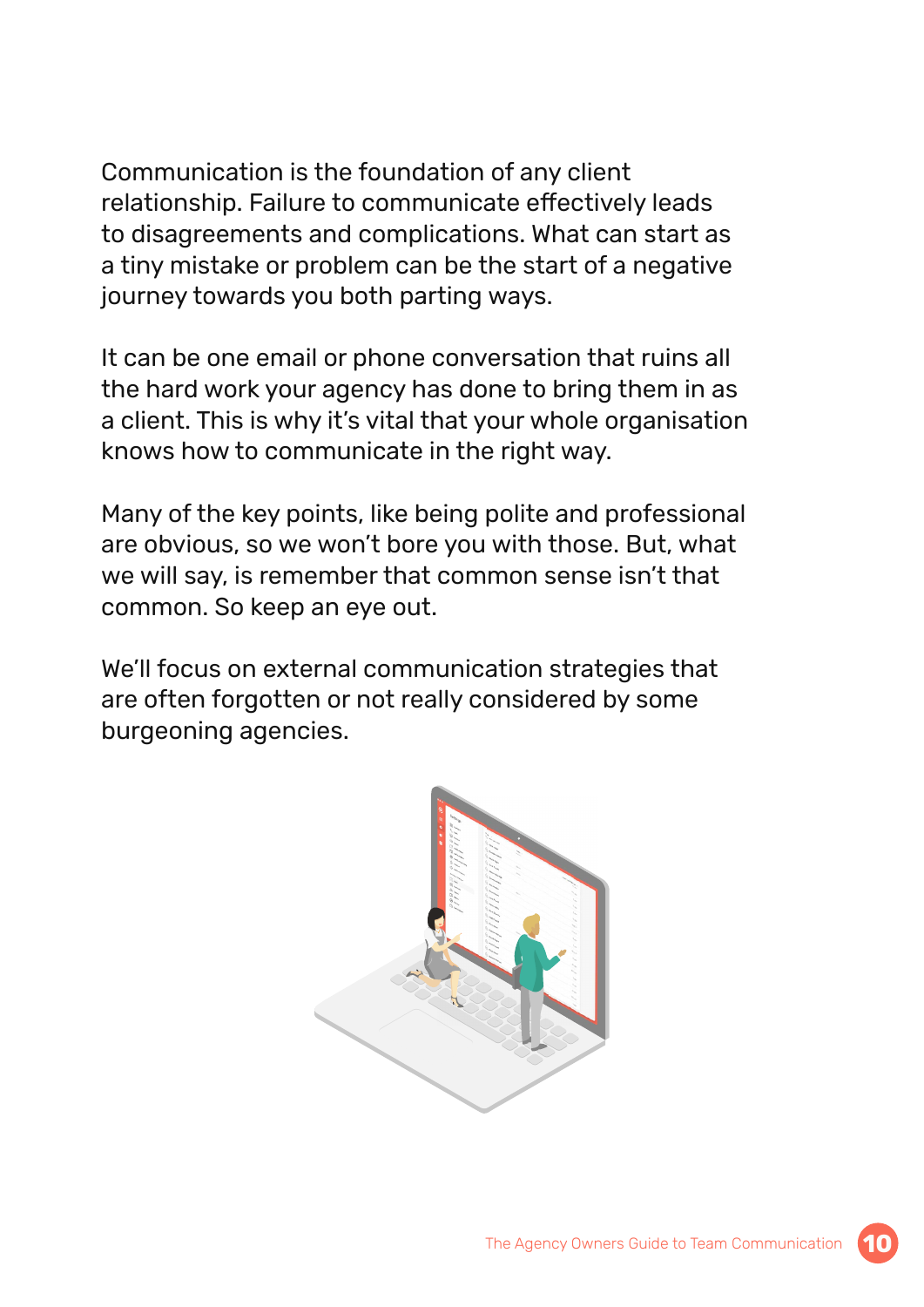#### 24-Hour Rule

Make sure client emails and calls are responded to within 24 hours. This is a basic strategy but it shows clients that you're committed to their success and you value their business. The 24 hour rule can also be applied to clients that are being difficult. If an email has really wound you up, then it can be worth waiting 24 hours before responding. You don't want to send something you'd later regret.

### **Call Agendas**

There's nothing worse than a phone call that wastes everyone's time. Nothing is sorted, no one really says anything and all that's decided is that you'll have another phone call same time next week. Create a call agenda for each regular phone call that you have with clients (e.g. report calls). Establish clear goals of what you need to achieve and stick to them on the call. If you find that you can't think of anything to put on the agenda, cancel the call.

#### Make a Video

Trying to give clients a tutorial can be incredibly frustrating. They insist they're doing what you tell them to but they insist it isn't working. Make everything a little clearer by creating videos to give to new clients. It shows that your agency is professional and creative, while also ensuring the client has the information they need.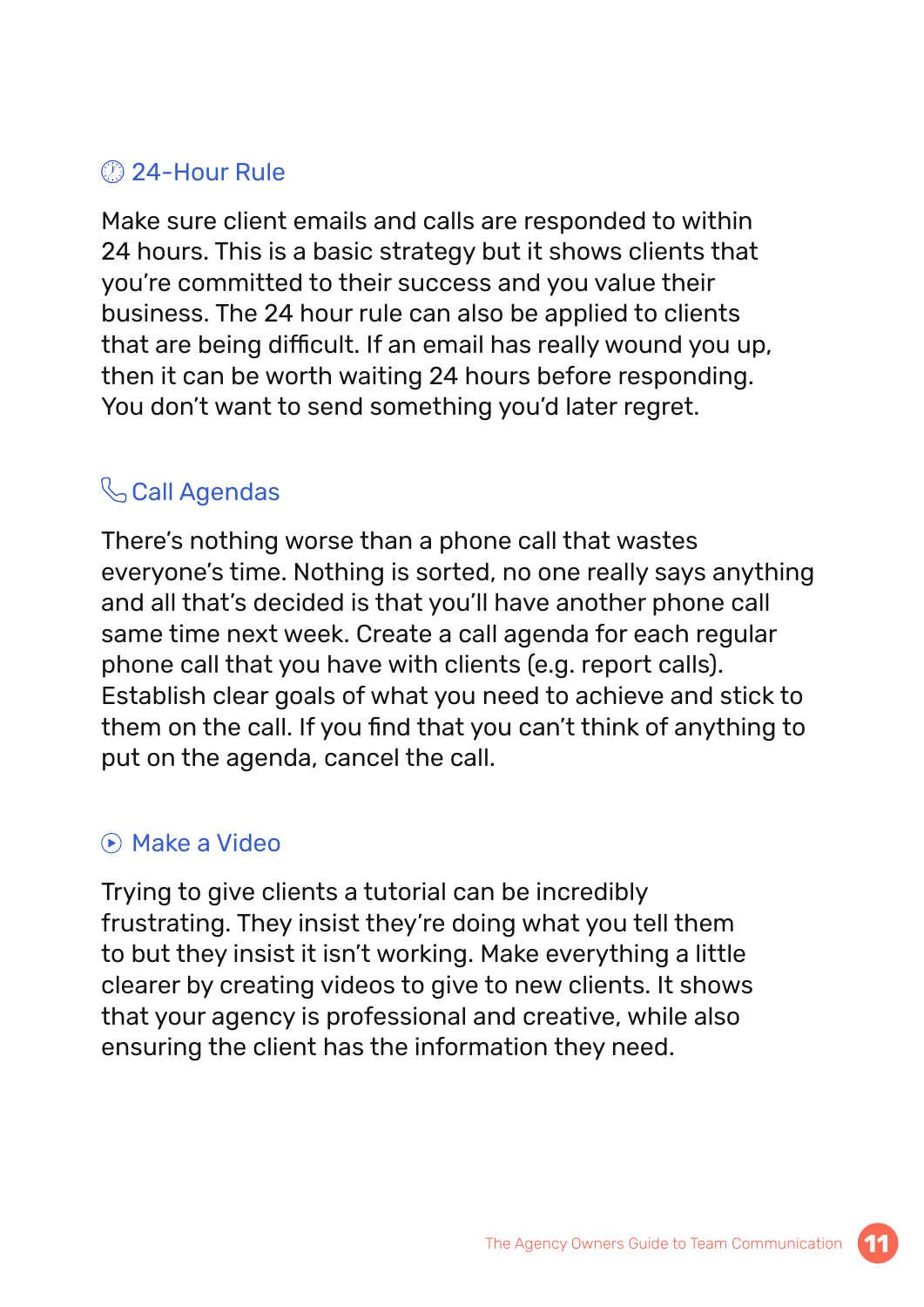### $\boxtimes$  Minimum Communication

Every client is different but the easiest way to irritate a client is by bombarding them with emails, calls and reports. Although the sales team might have only sent them one email today, if every team has done the same, then it soon adds up. Communicate internally and collaborate on emails and reports so that clients only receive one email.

## **Task**

Create a call agenda template for all staff members to use when on client calls. Once you have them on each call, you'll wonder how you ever lived without them. They keep everyone on topic and make sure no time is wasted. Each business is different, but there are some key sections to include in the template. Here are some of the most important:

- Date.
- Time.
- Attendees.
- Meeting Purpose/Desired Outcome.
- Any Required Preparation.
- Actionable Items from any Previous Calls (and Progress Status).
- Agenda Topic (including who is raising the issue and how long should be spent on it).
- New Actions Arising.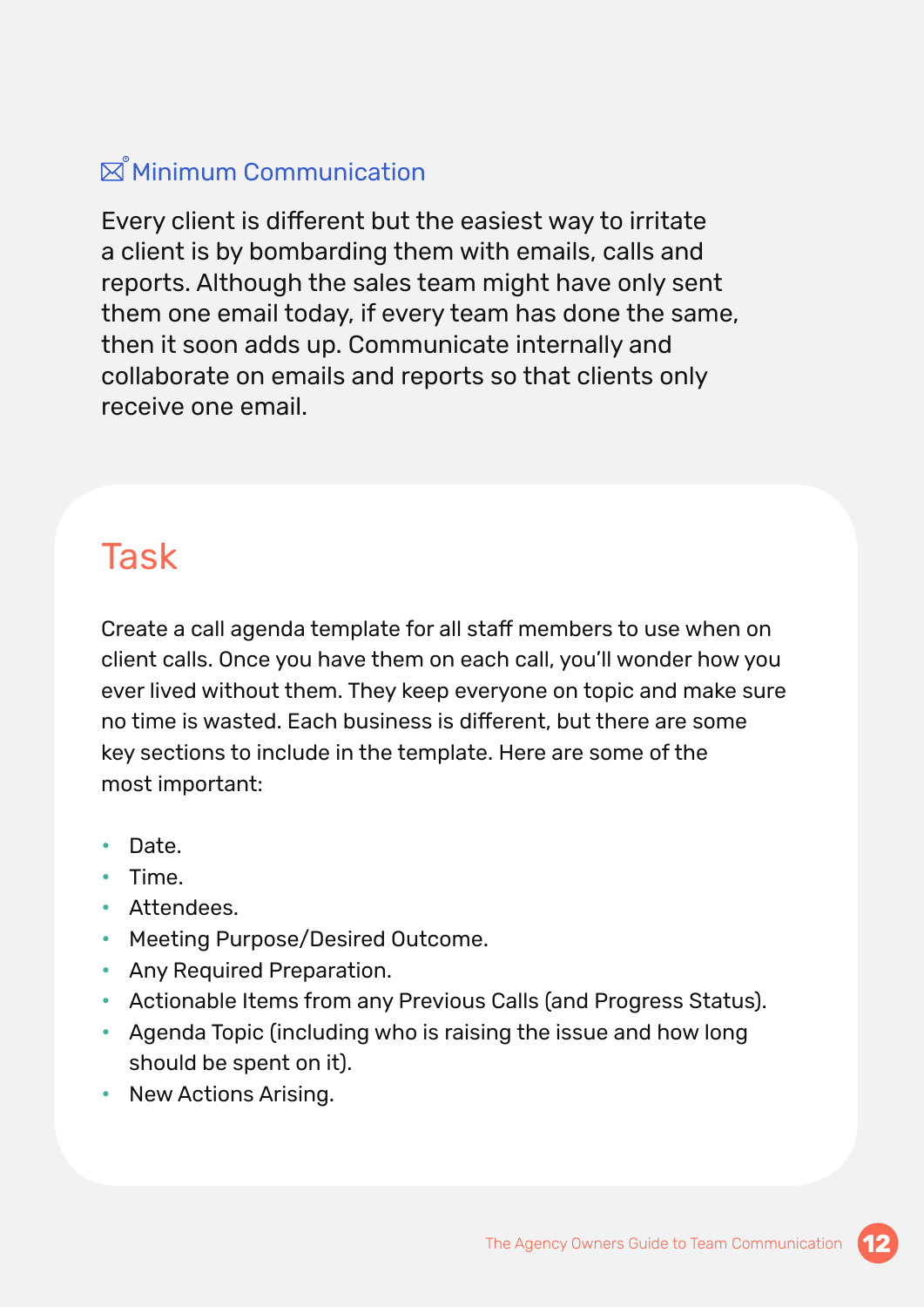# Rolling out the Tools and Tech

Team and client communication doesn't have to be complicated. There are all kinds of tools out there that can make your life easier. Here are the best apps and tools available right now that can improve your agency's communication.





**13**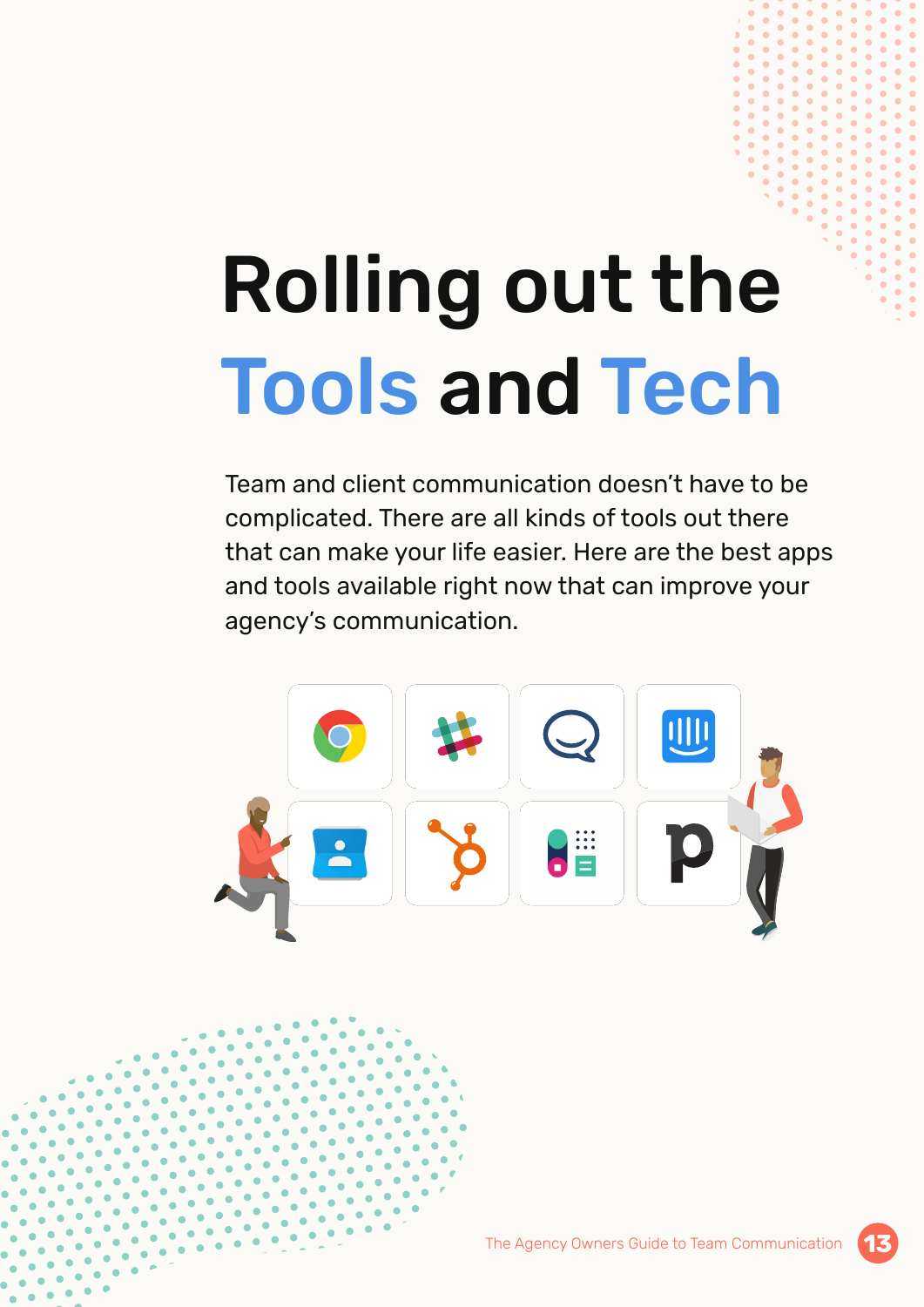## Improving Internal Comms and Culture

#### Slack

There's a reason Slack is one of the most widely used internal communications tool out there, despite its relative infancy. There's now around eight million active users that benefit from Slack's simplicity, efficiency and versatility. It's designed specifically for helping smaller businesses and startups to communicate internally.

At the other end of the scale, NASA used Slack for their Mars Curiosity Rover Project, which tells you everything you need to know about how highly regarded it is. There's a wide range of in-built tools and modules that you can use and it's perfect for remote workers that need to check in with head office.

#### **Scrums**

No, we aren't suggesting you lock arms with the rest of your colleagues before butting heads with the marketing department. A scrum is a kind of meeting where everyone puts their heads together (see how they got their name?) to discuss anything from the day's plans to major company updates. They're intended to be no longer than 15 minutes which keeps discussions on-topic but brief, allowing everyone to get to work having checked in with each other.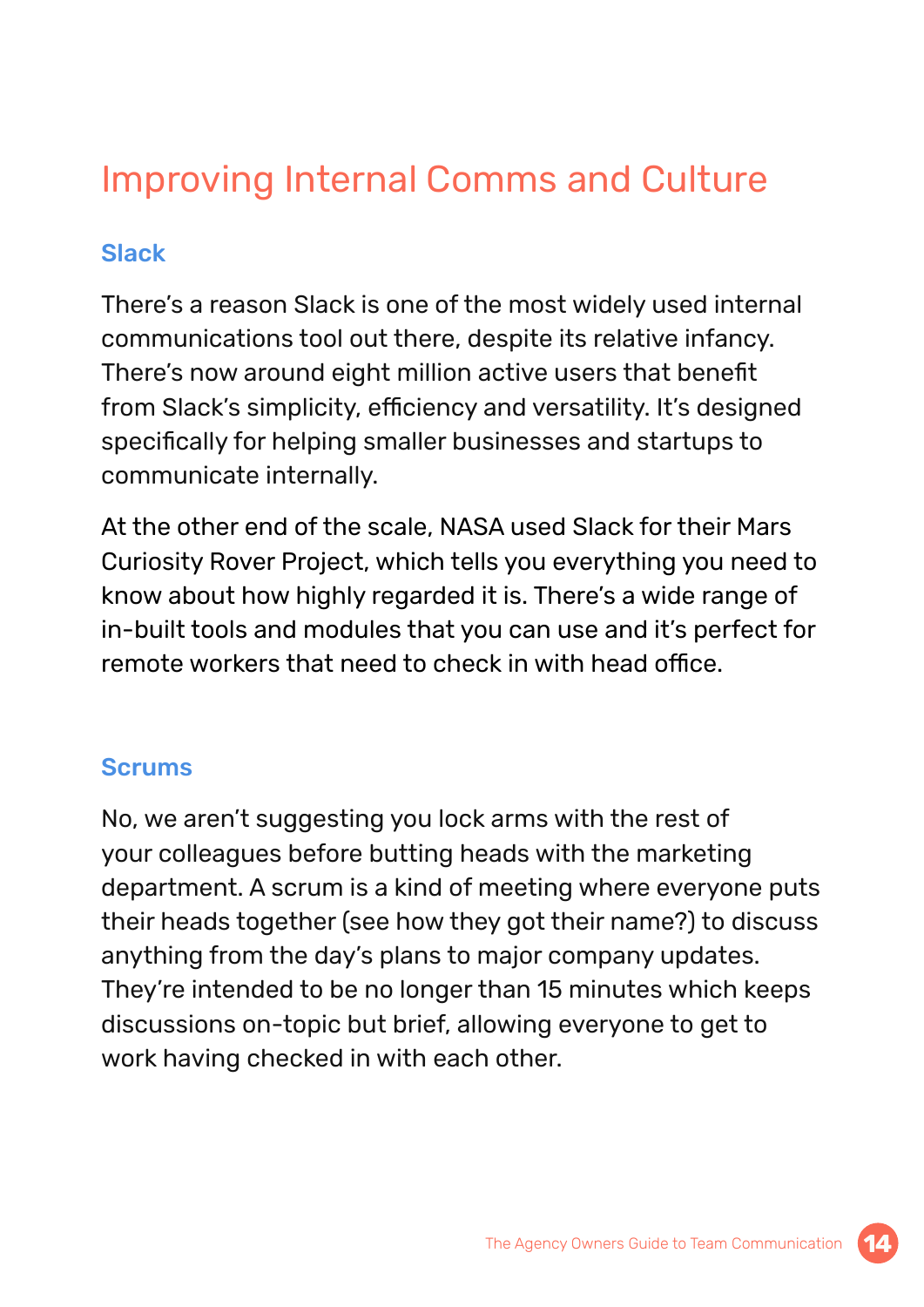#### Mini Goals and Frequent Feedback

Make frequent feedback a part of your company culture. Giving staff clear goals to aim for and regular feedback helps to make them accountable for their work. They'll take pride in what they do and want it to be as successful as possible. Giving feedback can be a little awkward, especially as you try to find the right way of offering constructive criticism.

## Communicating with Clients

#### Call Training

Everyone in the office should be able to speak on the phone with a client. They should also have no problems setting up conference calls or transferring calls to the right member of staff. Clients won't appreciate being on hold for minutes while someone desperately tries to work out what they have to do next. Imagine ringing a company for the first time and you're placed on hold and connected to the wrong member of staff. You never know how important an incoming phone call could be so it's vital that all staff are professional and give your agency the best possible first impression.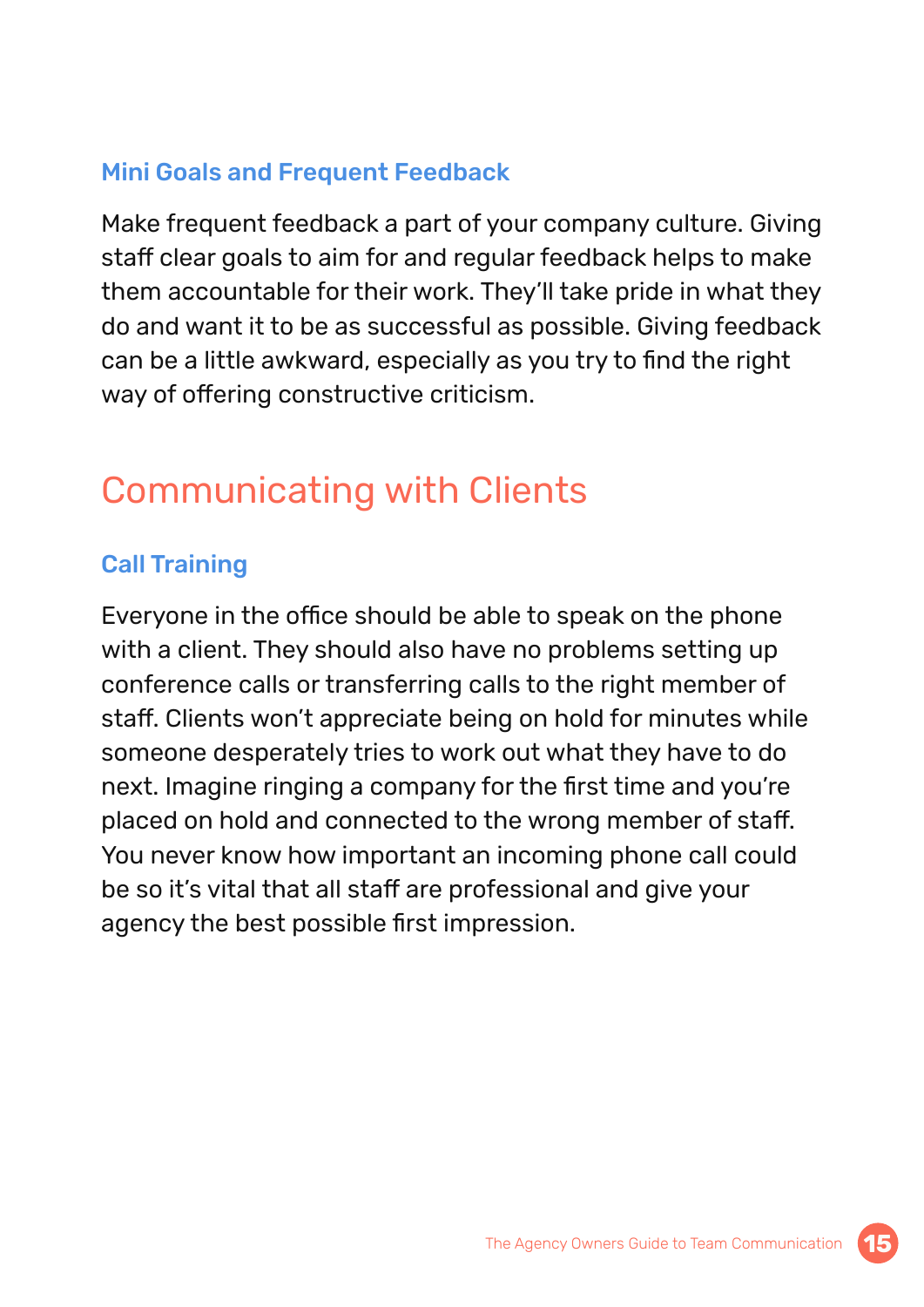#### Call Agenda Templates

As we've already mentioned, it's easy for a client call to go awry without the right planning. Create a call agenda template that can be used throughout your company. All you need to include is the key goal of the call, each important topic that needs to be covered and any questions that other members of the team want to be asked.

#### No Long Email Chains

Email chains are banned. They're long-winded, complicated and half the time no one can remember what the initial point of the emails were. Picking up the phone and calling the client takes far less time and allows you to get the information you need quickly and easily. There are phone systems available with all kinds of extra functionality to make your next client call a success.

## **Task**

It's time to have a full audit of the software and apps your company uses for communication. What are they used for and can a new and improved tool complete the tasks of multiple existing systems? Make sure the whole company is on the same page and uses the same apps for communicating.

You might realise that you can remove software you don't regularly use and save on unnecessary costs, which streamlines your communications process and improves company efficiency.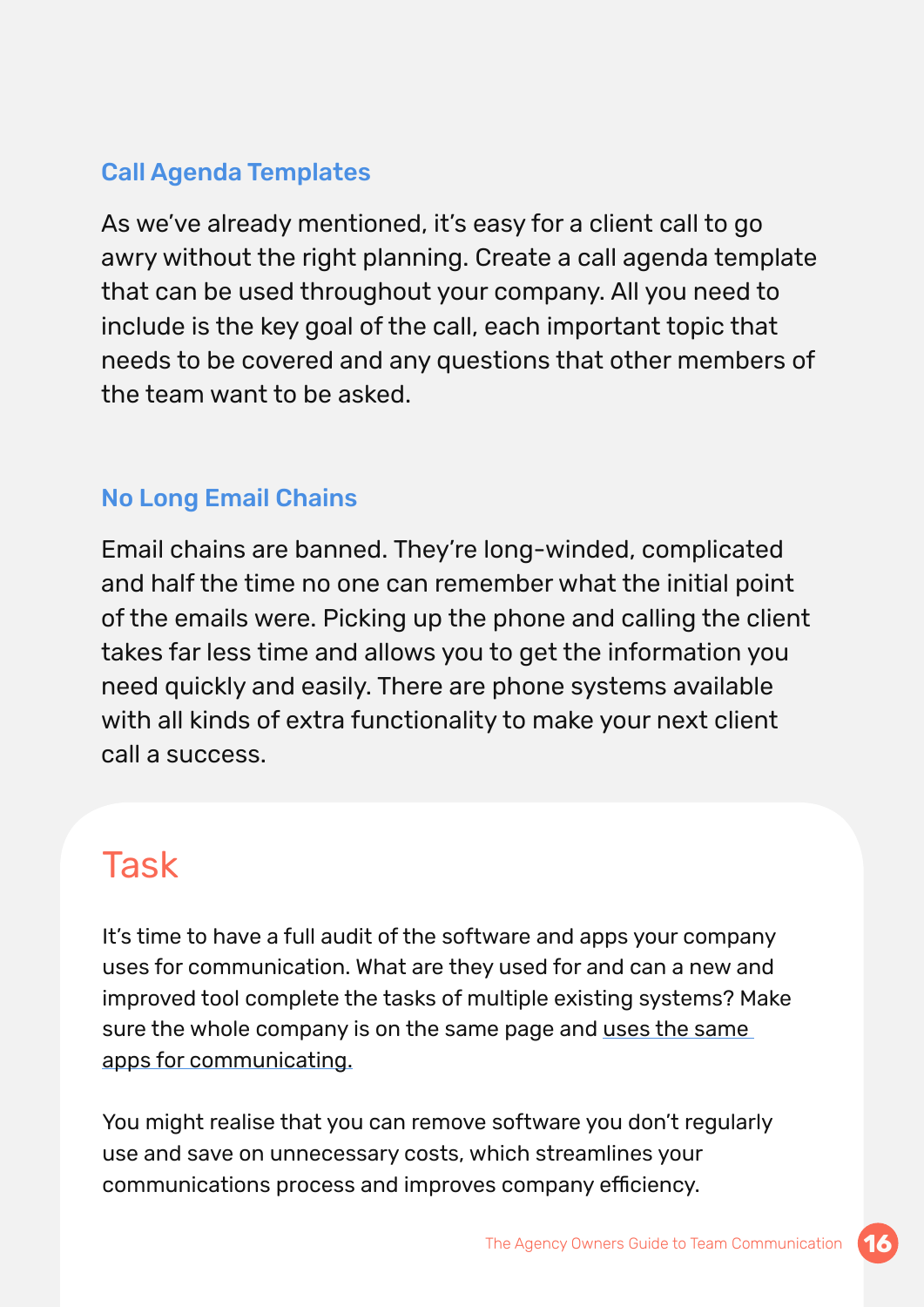## Phones Still Matter But You Need the Right System

Despite the rise of instant messaging apps, the traditional phone call isn't going away anytime soon. It's still the best way of contacting a client but you need a phone system that's flexible, easy to use and suited for the modern day worker.

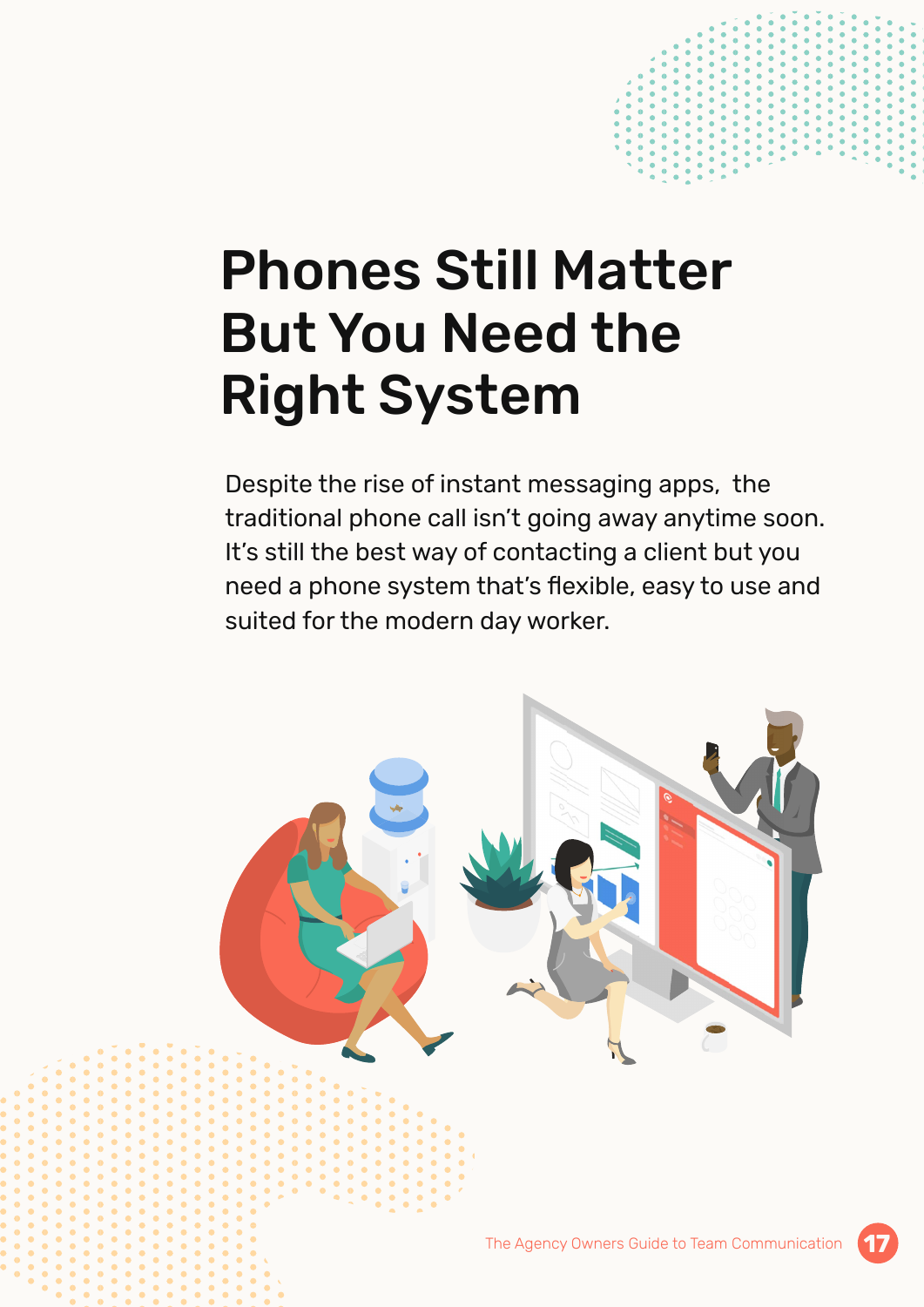A phone call is great for building a genuine human relationship with the person on the other end of the line. Phones still matter but they shouldn't slow your agency down, they should offer all kinds of extra functionality to increase efficiency and productivity.

Many offices are held back by traditional phone systems and should be looking for an upgrade. This isn't always easy, especially if you're already tied into a lengthy contract with your existing provider.

What's often holding some agencies back from exploring new phone options is they're worried that a new system would be difficult to install and operate. Choosing the right phone system is a task for the whole agency, not just you. Because they'll be the ones using it each day, staff should have an input.

**18**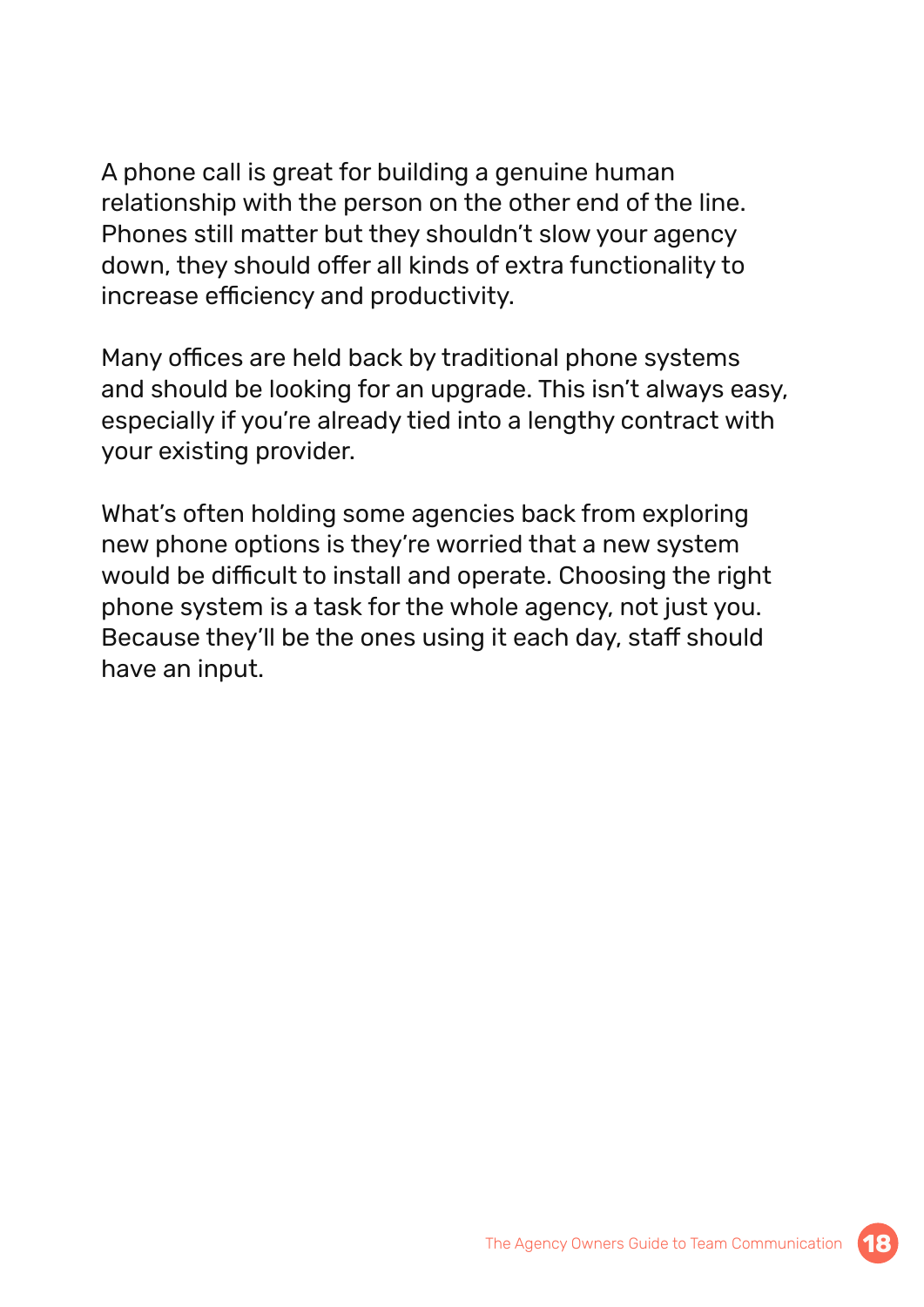In addition to how your staff work with the phones, you'll also need to think about where your staff work. More and more of us are choosing to skip the morning commute in favour of working from home.

For staff members to work at home, they'll need the right equipment and infrastructure so that clients still think they're answering calls in the office. They'll need a phone system that allows them to have an office number, even when they're working at home or on the go.

There's no point finding you sourcing a cheaper option if months down the line you're team are still having issues working it effectively. The office phones are a tool to make everyone's life easier, not harder. You should be able to operate them quickly and correctly, making seamless call transfers to keep clients happy.

## **Task**

Research available phone systems for agencies and find one that suits your evolving needs. You're looking for a solution that's cost-effective, flexible, streamlined and time-efficient. A top-level view of your options are:

- 1. Traditional landline connections.
- 2. Internet based desk-phone systems.
- 3. App-based phone systems.

Consider each options' features and whether or not they're equipped to manage your communications, both now and in the future. Start a free trial to get a feel of how the system would mesh with your agency.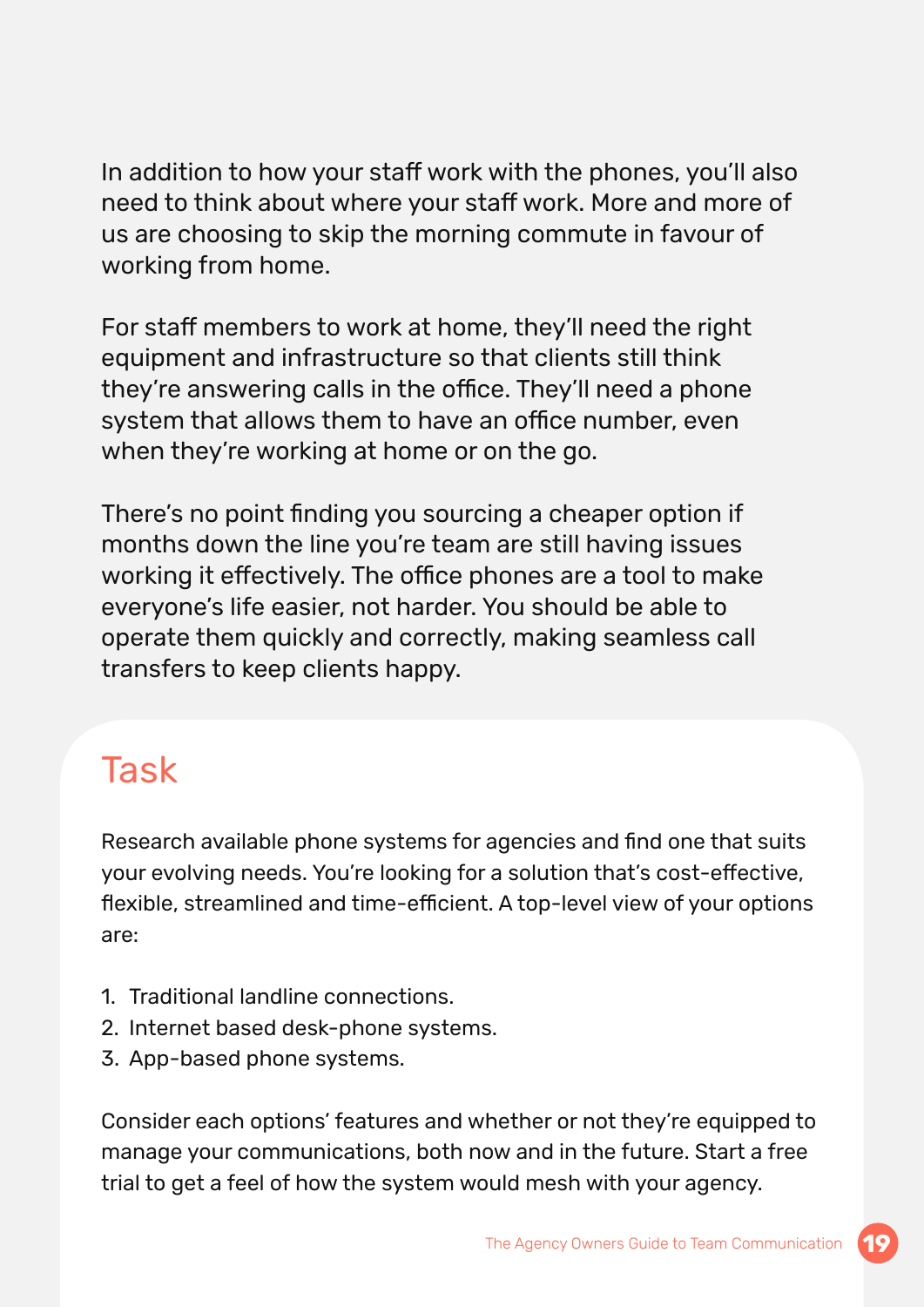

## Discover CircleLoop and Start a Free Trial

CircleLoop is a business phone system, but not as you know it. Controlled through mobile and desktop apps, CircleLoop is a flexible phone solution that is designed to be used either in the office or on the go.

There are no contracts to tie you down, so if you decide the system isn't for you, there's nothing to stop you from stopping. Setup is instant and doesn't involve the costs associated with traditional alternatives, like installation fees, service plans and hardware.

You don't need to be an expert in phone engineering to setup CircleLoop. No lines or switches need to be installed. All you have to do is add the users and numbers and you're good to go. If you need to make any changes to the numbers, you can do it easily in real-time.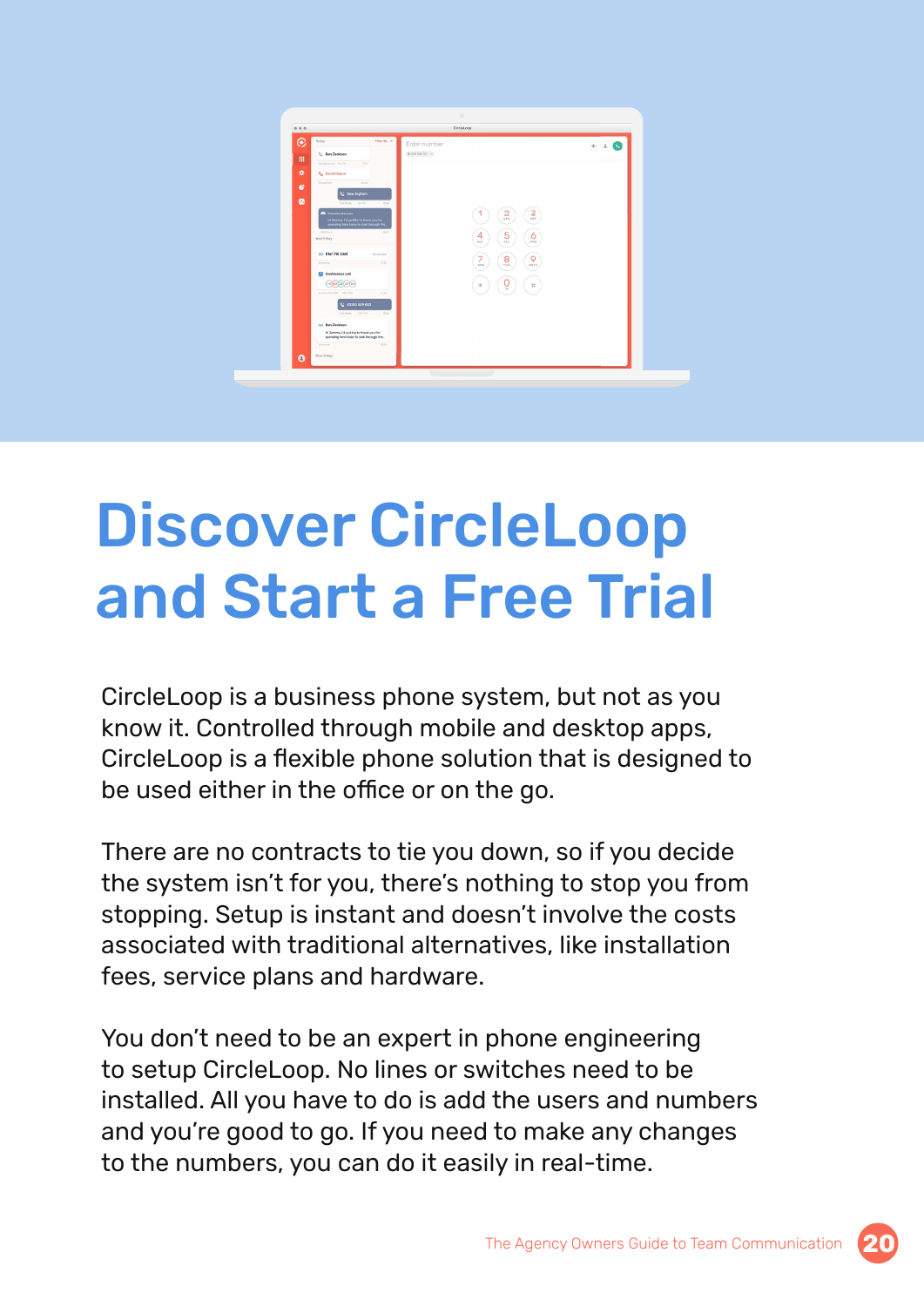Here are some of the key features you'll have access to if your agency makes the switch to CircleLoop.

- UK and international numbers add local, national and international numbers so that the person calling always uses a number they recognise. Even if a staff member is working from home, their number will show up as the office one.
- Voicemail to text voicemails can be converted to text and sent to your email address.
- Live activity feed manage the full system via the live in-app activity feed. Smart notifications make sure you never miss something important.
- Compatible with existing hardware CircleLoop integrates with your existing USB or Bluetooth headsets, handsets and speakers.
- Call recording store and download phone calls to use later for training purposes.
- Call forwarding automatically forward calls to another UK number if it arrives outside of business hours.
- Caller menus and greetings make sure each caller reaches the right staff member with team extensions and menu options.
- SMS use the CircleLoop number to send and receive text messages.
- Conference calls easily create and host conference calls with clients thanks to a unique pin.
- Personalised team greetings record caller greetings for each member of the team.
- Time-saving integrations with the tools you already use, including Hubspot, Pipedrive, Zoho, Capsule, Intercom, Slack and Google Contacts.